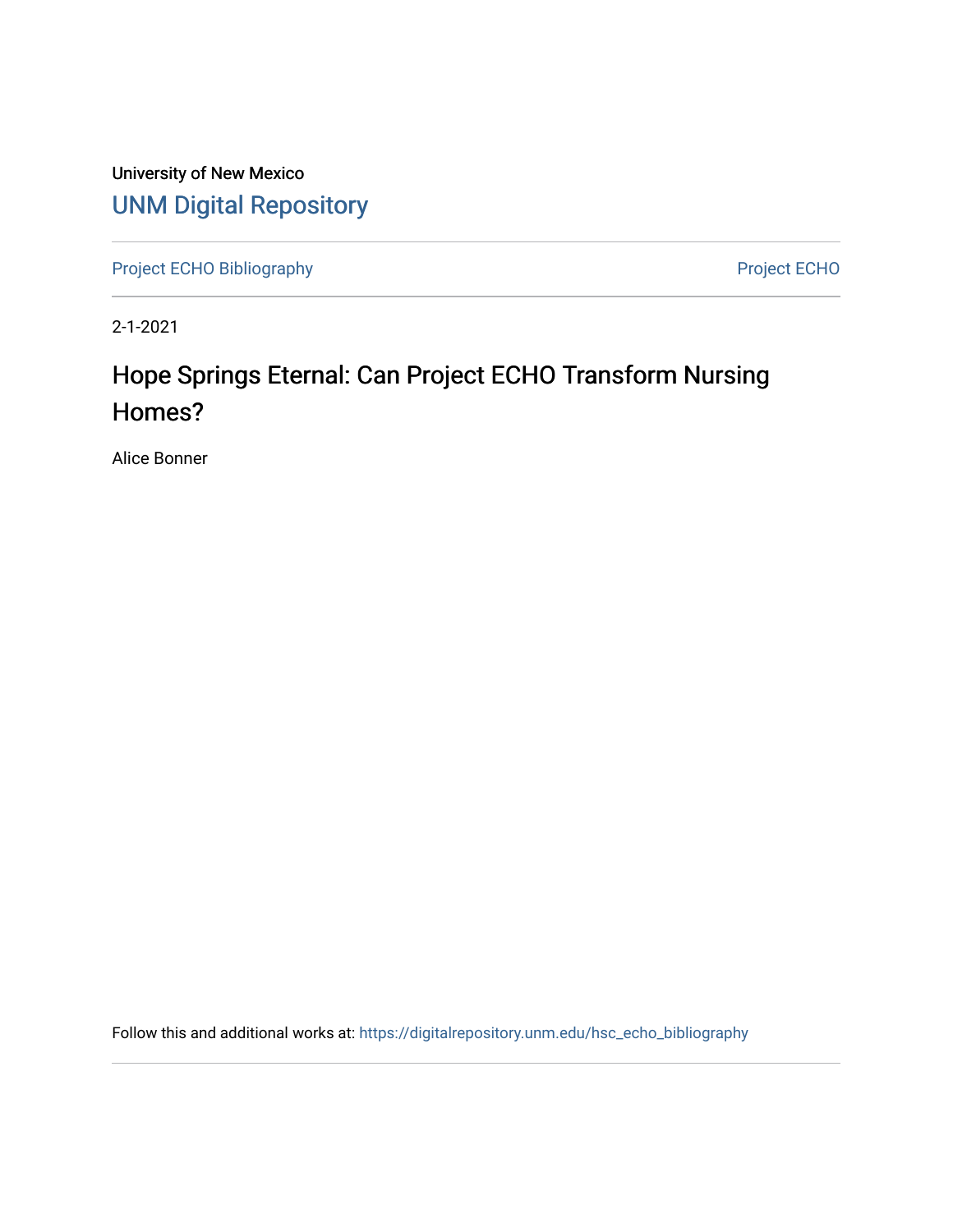

Editorial

JAMDA

journal homepage: [www.jamda.com](http://www.jamda.com)

## Hope Springs Eternal: Can Project ECHO Transform Nursing Homes?

Check for updates

AME

Alice Bonner PhD, RN <sup>[a,](#page-1-0) [b](#page-1-1), [\\*](#page-1-2)</sup>

<span id="page-1-1"></span><span id="page-1-0"></span><sup>a</sup> Johns Hopkins University School of Nursing, Baltimore, MD, USA b Institute for Healthcare Improvement, Boston, MA, USA

There have been more than 100,000 deaths in US nursing homes attributed to COVID-19, accounting for 40% of COVID-19 deaths across the country.<sup>1</sup> In addition, staff turnover has increased dramatically, as many workers are afraid of becoming sick or bringing the virus home to family members, or they are simply exhausted and unable to maintain the pace required to care for so many severely ill residents.<sup>[2](#page-3-1)</sup> Suddenly, nursing homes have been thrust into the national spotlight.

Although this is not the first time advocates and others have issued an urgent call to action for nursing home reform (some readers may have worked on the Omnibus Budget and Reconciliation Act of  $1987<sup>3</sup>$ or other initiatives), there may now be enough momentum and collective voice to have sustainable impact, starting with changes to infection prevention and control policies and staffing as a result of COVID-19.

Researchers, care providers, and other stakeholders have written books and journal articles over the past few decades that describe poor quality and unfortunate nursing home experiences in detail. Critical issues persist, however, such as those outlined in Office of the Inspector General (OIG) investigations, $4$  the 2010 Senate Commission on Aging Report, $5$  and more recently the 2020 Coronavirus Commission on Safety and Quality in Nursing Homes.<sup>[6](#page-3-5)</sup> These issues continue to exist despite years of research and compelling evidence that we are failing to adequately support and empower one another as we age.

In many regions, nursing homes remain that "house on the hill," away from the center of town and a place that few people want to visit. We have not created a true "system of care." We continue to be siloed in our approach to health and social services-people working in home and community-based programs or hospitals do not know what goes on in nursing homes, and vice versa. We are not listening to the voices of older adults and their care partners, who repeatedly tell us that they do not want to live in a place where rigid schedules, high risk of infections and other

adverse events drive daily routines, and hours drag on with very little happening each day.

## Enter Project ECHO (Extension for Community Healthcare Outcomes)

In response to the 2020 COVID-19 pandemic, the Agency for Healthcare Research and Quality (AHRQ) ECHO National Nursing Home COVID-19 Action Network (NNHCAN) was funded through the CARES Act as a partnership between AHRQ, the University of New Mexico's ECHO Institute, and the Institute for Healthcare Improvement.<sup>7</sup> NNHCAN provides free education, guidance, and collaboration so that nursing homes may implement evidence-based programs and services to promote quality improvement and to prevent and manage COVID-19 outbreaks in their communities and on their campuses. Groups of about 35 nursing homes work with training centers (hospitals, health systems, or academic health sciences centers) that lead weekly virtual meetings for 16 weeks. Topics include infection prevention and management, inter-professional team relationships and support, emotional and psychological impact of the pandemic on residents, care partners and staff, and quality improvement.

The article by Lingum and colleagues in this month's JAMDA outlines a number of positive aspects of education and staff support provided in the ECHO model.<sup>[8](#page-3-7)</sup> The authors describe how ECHO uses an "All Teach–All Learn" approach, designed to avoid hierarchy and any sense that local or national experts are telling nursing homes what to do, or how to practice.

Project ECHO is a multidirectional, mutually supportive approach to sharing information among nursing homes and training centers, describing best or better practices and how to address challenges and take advantage of opportunities. By designing a 16-week curriculum with 1 virtual session each week, faculty are given flexibility to tailor content and the order of presentations within the curriculum to best meet the needs of each nursing home.

Although it is too soon to draw conclusions about the current NNHCAN, there are some learnings that we can report already. Those of us who were initially skeptical did not believe that half of the nursing homes in the United States (more than 7200) could be recruited and would consistently meet participation criteria (2 or more staff members attending at least 13 of the 16 sessions). Professional associations such as AMDA-The Society for Post-Acute and Long-Term Care Medicine, LeadingAge, and AHCA (The American

The ideas and opinions expressed in this editorial are those of the author and do not necessarily represent the viewpoints of the Agency for Healthcare Research and Quality (AHRQ), Project ECHO, the Institute for Healthcare Improvement (IHI), or Johns Hopkins University.

The author declares no conflicts of interest.

<span id="page-1-2"></span>Address correspondence to Alice Bonner, PhD, RN, Johns Hopkins University School of Nursing, 525 N Wolfe St, Baltimore, MD 21205, USA.

E-mail address: [alicebonner.rn@gmail.com](mailto:alicebonner.rn@gmail.com)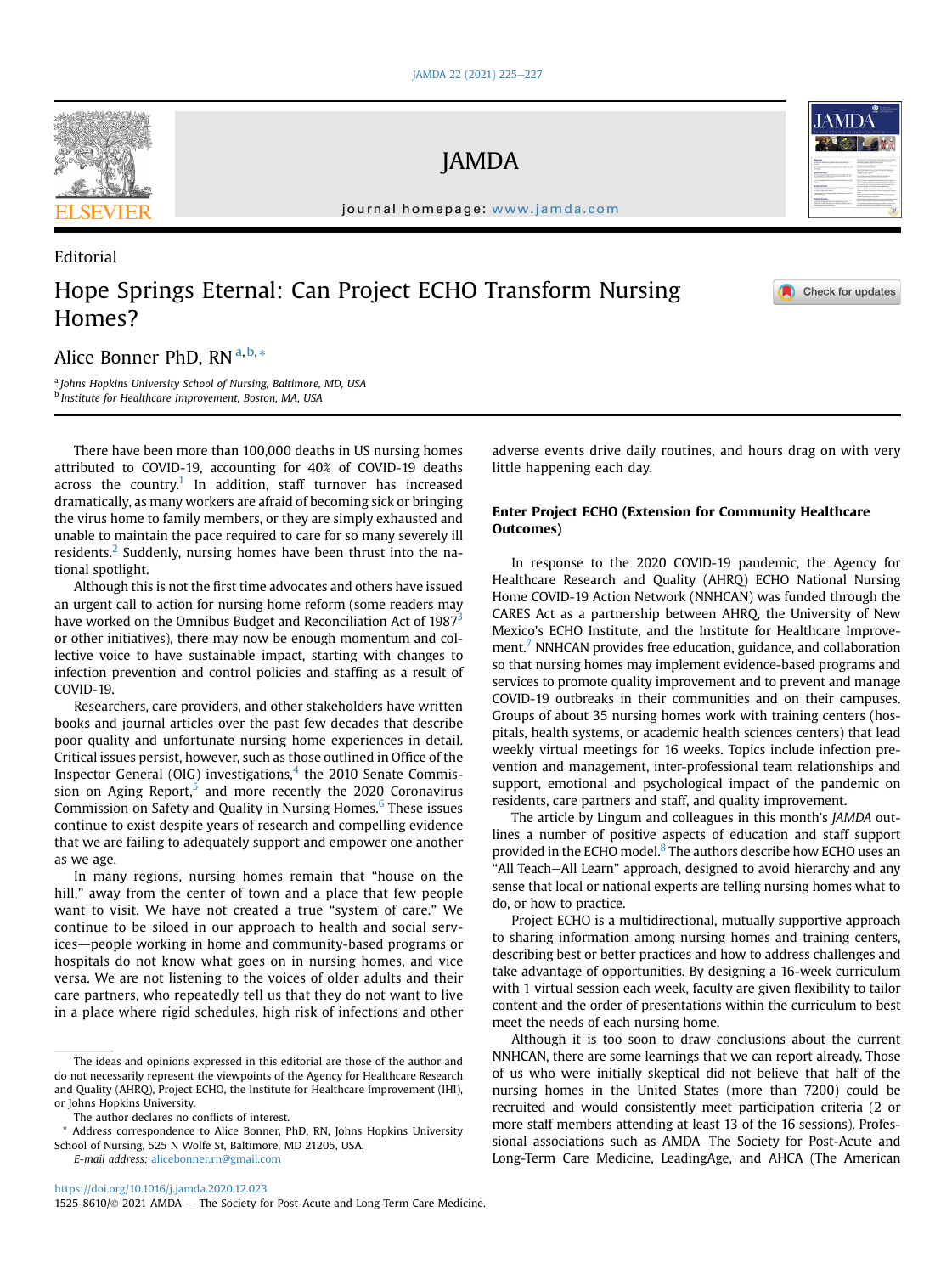Health Care Association) encouraged members to consider joining Project ECHO, and nursing home leaders signed up in numbers far exceeding NNHCAN's expectations.

In recruiting nursing homes, many representatives said that sessions lasting 90 minutes (the original plan) was "too long" for staff to be away from residents. Therefore, Project ECHO changed the format to 60 minutes (required) and then 30 minutes (optional) each week. This strategy enables nursing homes to have an "office hours" type arrangement, so that homes with specific issues or questions can remain on the line with local faculty and quality coaches, and other nursing homes may leave the call after the first hour. This ability to target the program to the needs of each nursing home, and to promote a sense of individual attention as well as group learning, has generated positive feedback from participants and faculty leaders. It also enables nursing home teams or individual members to express psychological or emotional aspects of their work or personal lives, to describe ways in which they have approached some of the stress, burden, and social isolation that have become part of life with COVID-19.

## Project ECHO and QAPI (Quality Assurance Performance Improvement)

The COVID-19 pandemic revealed an absence of QAPI practices in many nursing homes, despite regulations promulgated in 2010 that require each nursing home to have a comprehensive QAPI strategic plan. Because the concept of QAPI is not familiar to some organizations or nursing home surveyors, QAPI is often not cited as a deficiency even when absent on annual inspection surveys. COVID-19 provides an opportunity to strengthen quality improvement systems across nursing homes—but it needs to be emphasized. This is one reason why Project ECHO may be more effective than previous efforts-it weaves QAPI throughout the entire curriculum and builds on what nursing homes are already doing to focus on systems that support resident goals and preferences, and promote quality of life and quality of care. Project ECHO also builds in time for open and honest discussion and brainstorming among nursing home and training center staff.

#### Outcome Measures and Standardized Data

Project ECHO creates data that can be compared across nursing homes and states using the iECHO technology platform. Training centers collect standardized information about program participants, attendance, and sessions. All data are entered into a centralized, Webbased data system called iECHO. These data are aggregated and combined with other data sources to allow Project ECHO to track and report individual site and national data.

In order to provide meaningful changes to the typical nursing home lifestyle, we must figure out how to measure what is truly important (what matters) to residents and staff members; these data may or may not be captured in the Minimum Data Set (MDS), the Centers for Medicare & Medicaid Services (CMS) Five Star Quality Rating System, or other current data sets. We cannot continue to measure what we have available merely because it is easy to do so. We must measure what truly matters and use those data to drive national and state policy.

## Connecting Academic Health Science Centers With Nursing **Homes**

Historically, academic health science centers and large health systems have not always been closely connected with nursing homes and other post-acute and long-term care organizations. Project ECHO creates a model that promotes and strengthens those relationships, even when they did not previously exist. Having a solid understanding of what nursing homes can and cannot do is vital to making decisions about resident transfers or care in the place where they live. Old beliefs can be hard to change; we need to reflect the actual, objective characteristics of today's nursing homes. A recent JAMDA article presented such a collaborative model and may be a helpful resource.<sup>[9](#page-3-8)</sup>

#### Nursing Home Workforce Challenges

Project ECHO recognizes the skills, knowledge, and experience of nursing home teams and has helped to defray some of the negative impact of media pieces that "blame" nursing homes for outcomes such as resident and staff deaths and hospitalizations resulting from the rapid spread of COVID-19. Although hospital workers are often hailed as "health care heroes," nursing home staff are rarely recognized as such. Nursing home leaders, many of whom also work at the point of care, must be recognized for the long hours and dedication that they bring to this work.

We have tolerated workforce weaknesses for decades. Low wages and minimal benefits, limited hours, absence of career ladders and lattices, and a lack of supervision are frequently cited by certified nursing assistants as factors that increase their intent to leave. Programs like Project ECHO have content focused on staff well-being and how to mitigate the stress and trauma that the pandemic has created for workers. Project ECHO builds a peer network and professional support among participating nursing homes.

### Moving Forward

What can each of us continue or start doing tomorrow? Here are 3 ideas:

- 1. Become a nursing home advocate and speak publicly about morbidity and mortality from COVID-19 in nursing homes. We need stronger nursing home advocates, and we need more of them now.
- 2. Reach out to municipal and state leaders to talk about COVID-19 in nursing homes. Tell them what we believe to be true, and what the top 2 to 3 priorities are that we must address immediately.
- 3. Determine if a statewide effort to connect individuals looking for work with nursing homes seeking direct care and other workers can be implemented more consistently and reliably and rapidly scaled across states.

#### Concluding Thoughts

There is currently no logical, comprehensive system of care for older adults. It is time to listen to what matters to nursing home residents, and how we can change the model of nursing home care to deliver what people say they want as they age—thoughtful, caring, smart, and knowledgeable teams that respect and value how residents wish to direct their own care. Right now, that includes nursing home teams that know how to prevent the spread of COVID-19, how to manage COVID-19 cases, communicate with residents and care partners, and how to keep nursing homes as a vital and integral part of our communities.

We must continue to advocate for state, federal, and other funding to support nursing home teams and meet the care needs of residents. Although the focus right now may be on COVID-19 infection prevention and management, the principles that we are learning to apply can lead to broader, sustainable systems that will better support all of us as we age.

We must work together for change now. Large numbers of nursing home residents and staff are dying from COVID-19 infections. The Project ECHO model has promise and may support large-scale transformation—not just in nursing homes, but across health systems and